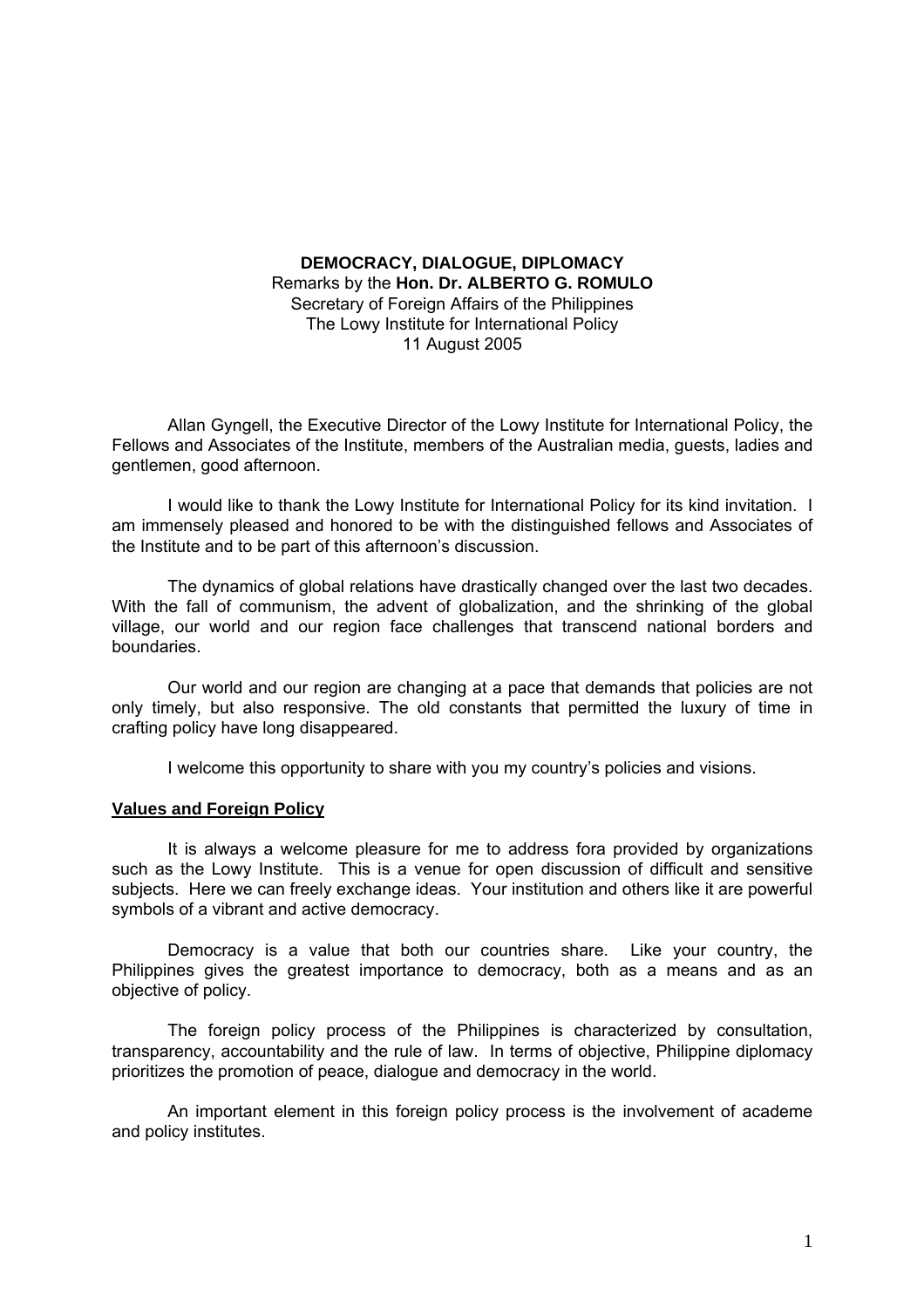We live today in a world that is increasingly interdependent, where challenges have become inter-related -- and most often shared -- and whose solutions similarly require an integrated and interlinked approach.

These realities emphasize the imperative for continuing communication and dialogue that track two diplomacy provides. This contributes to a better understanding of bilateral, regional and global issues.

The importance of communication and dialogue cannot be over-emphasized: As the world moves forward to broaden the democratic agenda, we need to also widen the democratic space for all stakeholders by encouraging a healthy and open discussion of ideas.

### **The Philippines' domestic democratic engagement**

The democratic ideals that drive Philippine foreign policy also drive our domestic policy.

Democracy is something that we had to fight for, against foreign invaders and corrupt dictatorships.

Today, the Philippines places a premium on democratic tenets and continues to guard against any form of repression.

To its credit, Philippine society is rightly characterized as open, where diverging and dissenting opinions can be raised and where opposing views can be freely expressed.

This accounts for the lively political environment in the Philippines.

And while "noises of democracy" enliven the political atmosphere in Metro Manila, they have not deterred the Philippine government -- under President Gloria Macapagal Arroyo -- from pursuing its mandate of governance.

The Philippine Government remains steadfast and resolute in pursuing reforms needed for development in the long term even if these measures generate loud and dissonant voices in the short term.

The rule of law must prevail. We trust the constitutional processes and respect the wisdom of Congress to act on the impeachment issue with dispatch and to bring it to its logical conclusion the soonest possible time.

While it is true that political events in Manila today present challenges to the government, they will be overcome.

In the process, we look forward to the strengthening of the democratic institutions Filipinos have bravely fought to re-establish and protect.

And even under the most difficult circumstances, the Filipino people have shown that democracy works.

This week, we successfully held elections in the Autonomous Region of Muslim Mindanao or ARMM. Speculations were rife that these elections would fail.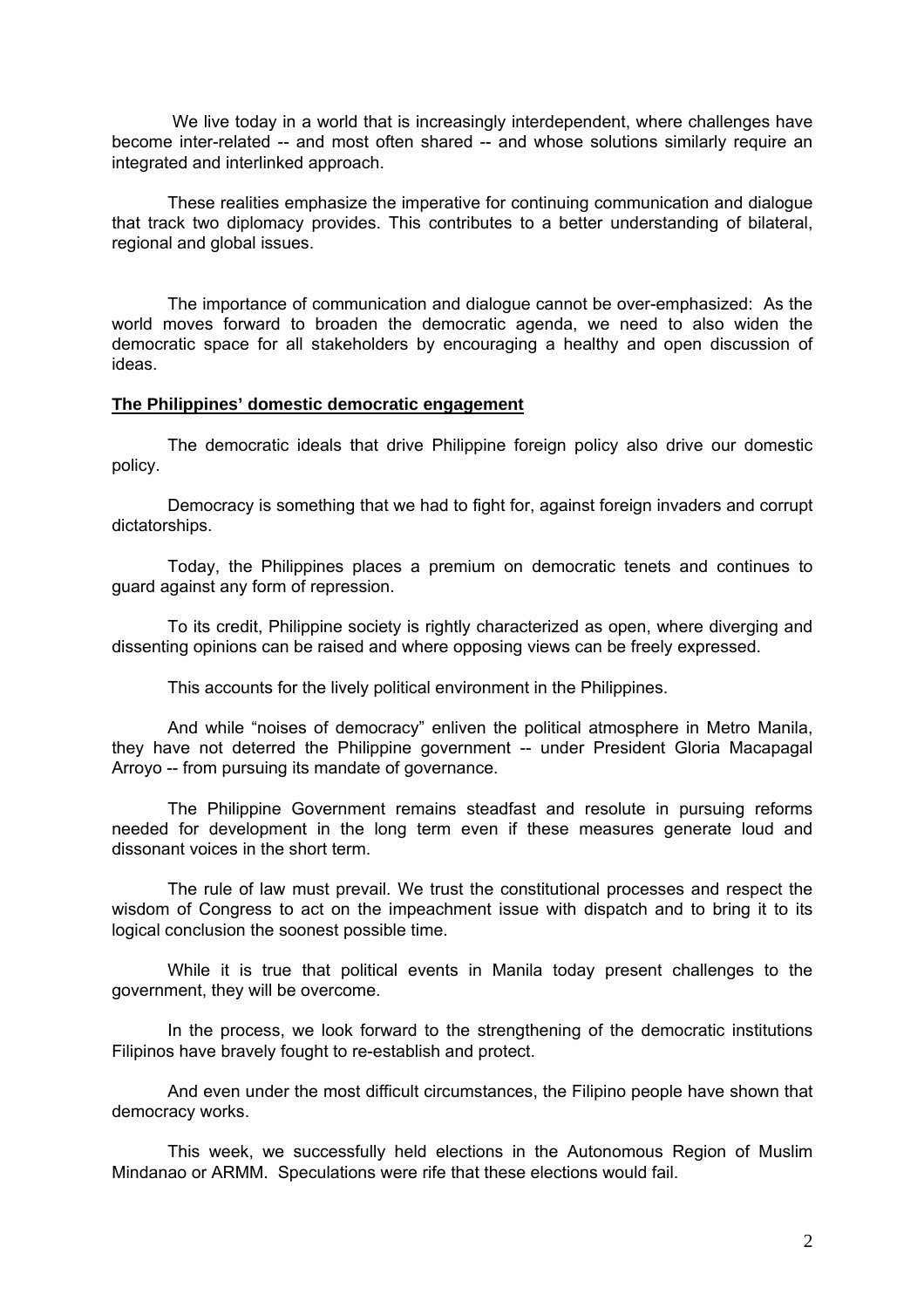I would like to commend the people of the ARMM for the peaceful, orderly and honest elections in the region. The support of our law enforcement officials, civil society groups and all stakeholders of democracy is also to be highly commended.

This is a triumph of democracy above the partisan noise and shows the maturity and great potential of regional autonomy as enshrined in our Constitution.

This is an important stage in our quest for political change and in bringing the power of the political center to the regions where the power of the people resides. The President has directed that law and order be strictly maintained during the canvassing of votes and until all the winners are proclaimed.

### *Building peace at home*

And it is in Mindanao that the Filipino people are facing -- and overcoming -- one of the greatest challenges to peace and democracy.

In Mindanao, we are pushing the frontiers of peace forward. At the same time we are also pushing back the advance of terror. Terrorists are finding it harder to plant roots in the Southern Philippines or build up their presence in our region.

We have intensified our diplomatic efforts, actively pursuing negotiations with our Muslim brothers and some radical insurgents.

We are working with the Organization of the Islamic Conference (OIC) to ensure the successful implementation of the 1996 peace agreement with the Moro National Liberation Front.

We are also working with individual OIC members to conclude a peace agreement with the Moro Islamic Liberation Front

At the meeting of OIC foreign ministers in Yemen last June, I received reiterations of support for our peace process.

In the same vein, we are working with the European Union and Norway to end the communist insurgency. We have displayed our sincerity and remain open to negotiations with the National Democratic Front (NDF) and the New People's Army (NPA).

Australia, Canada, the US and the EU have labeled them terrorists, for the NPA behave and act like terrorists. When they forswear terrorism and violence, and when they sincerely engage us in negotiating a peace agreement, then perhaps countries might begin considering them otherwise.

Taking the two-pronged approach, we build on and consolidate the gains achieved in conflict-affected and post-conflict areas, especially in Mindanao, through the simultaneous implementation of a targeted approach to development.

We are tapping our sources of foreign assistance to bring in development aid in the areas of basic education, primary health care and livelihood programs in Mindanao and the Sulu Archipelago.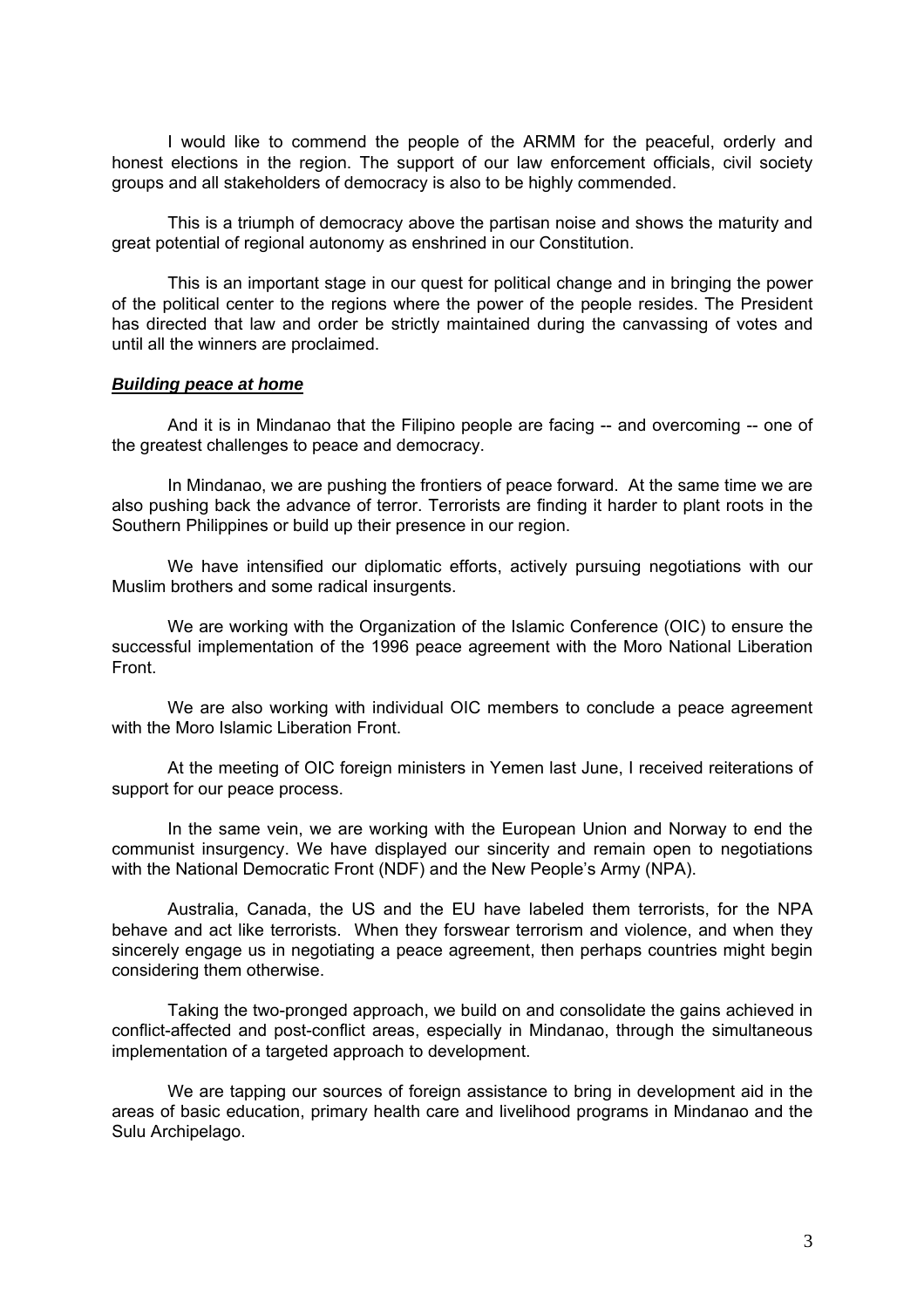For 2004-2005, Australia allocated the amount of A\$62.2 million for bilateral assistance to the Philippines and many assistance projects have targeted Mindanao. The Philippines is the 5<sup>th</sup> largest recipient of Australian ODA.

## **Building peace in the world**

This vision of peace and the ideals of democracy animates our engagement with the world. Thus, the Philippines plays a modest but fairly important role in building peace around the world.

As a member of the UN's multilateral force, we continue to maintain peacekeeping troops in Haiti, Liberia, East Timor, Kosovo, Afghanistan, Sudan and the Ivory Coast.

In our region, in 2003, upon the invitation of Indonesia, we sent peace monitors to Aceh. Today, working closely with ASEAN and the European Union, Filipino peace monitors will once again help monitor the peace in Aceh.

We occupy a non-permanent seat in the United Nations Security Council for the years 2005 – 2006. That seat enables us to deal with situations and threats to peace and security in many parts of the world.

It is our hope that the people of Iraq will find the security and stability that they richly deserve. During our presidency of the Security Council last year, we presided over the adoption of Security Council Resolution 1546—which calls on all United Nations members to work together to build a secure, a stable, and a progressive Iraq. The Security Council approved this resolution unanimously.

Members of the Council and UN Secretary General Kofi Annan lauded the Philippine presidency for bringing back unity to Council and the UN to the fore of multilateral diplomacy.

Resolution 1618, adopted this August reinforces Resolution 1546 and sends a strong message against acts of terrorism now occurring in Iraq and provides robust support for the constitutional drafting process and its referendum.

## **ASEAN at the Center**

In our region, the growing importance of ASEAN holds the promise of peace and progress.

This is best exemplified in the transformation of the South China Sea from an area of contention to an area for cooperation.

Peaceful dialogue does work. We are now poised to translate our political commitments enshrined in the Declaration on the Conduct of Parties in the South China Sea (DoC) into concrete policies, programs and cooperative endeavors.

Last week, the ASEAN-China Working Group on the Implementation of the DoC met in Manila. They discussed initiatives on policy directions and projects that ASEAN and China could take as they continue to strengthen the DoC as the framework and guidepost.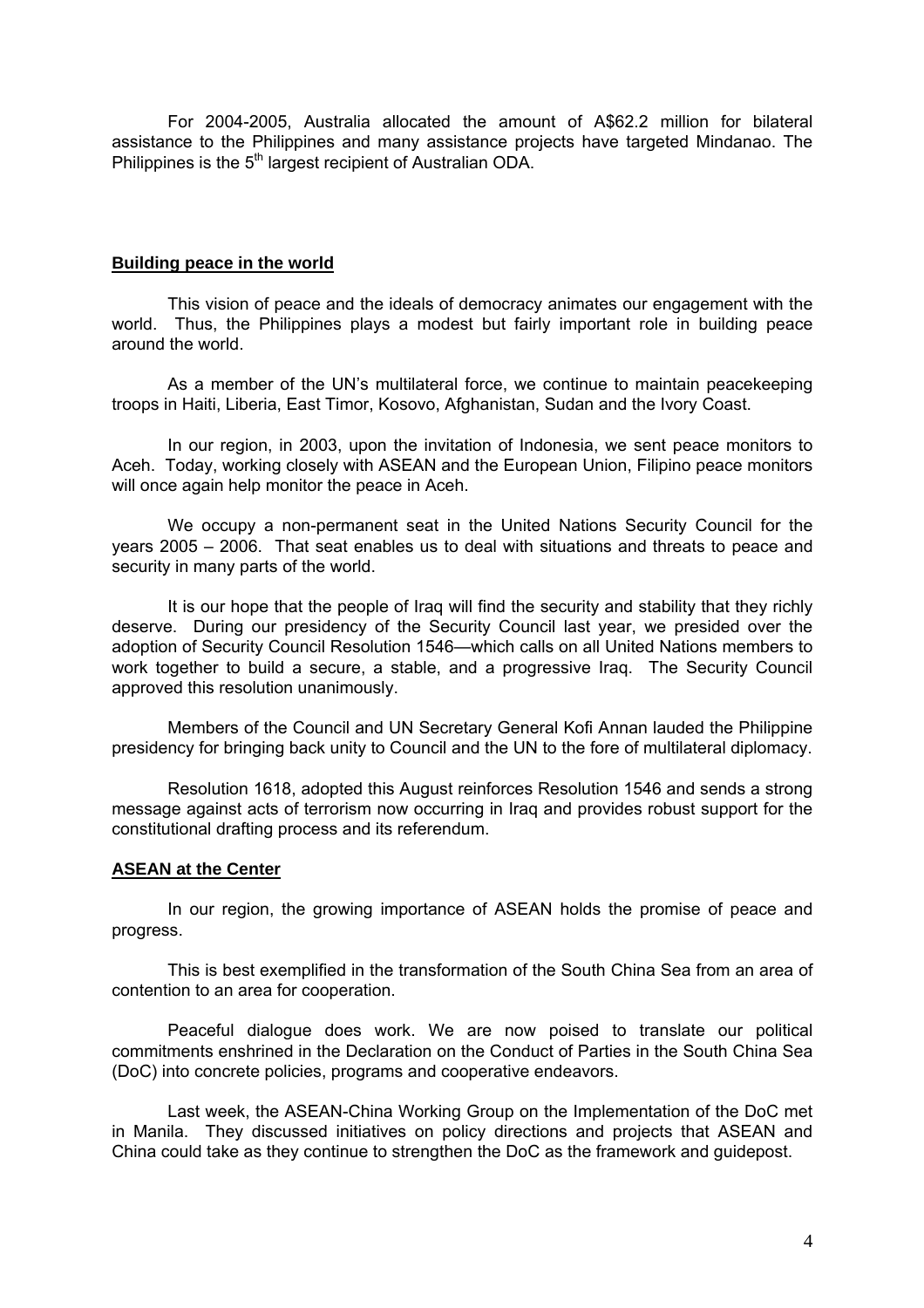At the meeting, the Philippines emphasized the need for parties to work at continually expanding points of common understanding of basic positions and interests of the state parties, the principles and expectations of the DoC and shared options within its framework.

Recently, the national oil companies of the Philippines, Vietnam, and China concluded an agreement on a seismic marine undertaking – a project that is able to take root and prosper – because of the atmosphere of trust and security engendered by our common commitment enshrined in the DOC.

With ASEAN at the core, the East Asian Region is boldly moving towards closer integration. This December, the Leaders of ASEAN, China, Japan and the Republic of Korea will gather for the first East Asian Summit. This will add a new dimension to dialogue in our region and better prepare us for a future of growth and stability.

With Myanmar foregoing its chairmanship of ASEAN, the Philippines will chair ASEAN for one year, starting in July 2006. We look forward to Chairing ASEAN on its 40<sup>th</sup> year. I also anticipate that the interest of other countries to become members of the East Asia Community will be further addressed, if not resolved, during our chairmanship.

ASEAN's renewed faith in dialogue and diplomacy is also fuelling our hopes for meaningful change in the United Nations, particularly in the Security Council. But, as we said in the ASEAN Ministerial Statement on UN Reform at our  $38<sup>th</sup>$  meeting in Laos last month, we must avoid divisiveness and not lose focus on other, no less important and pressing matters.

#### *On the war on terror*

Terrorism continues to be one such pressing issue. With the vile objective of sowing fear and terror and fueling intolerance and hatred, terrorism has taken the center of the global stage. It must be met by intensified transnational cooperation.

The Philippines condemns in the strongest terms terrorism in all its forms and joins the sustained fight against terrorism in all fronts.

At home we have scored major victories against terrorists. We captured key international terrorists, including Ramzi Yousef, the mastermind of the first World Trade Center attack, and Fathur Rahman Al Ghozi, who planned to attack western embassies in Southeast Asia.

We have decimated the Abu Sayyaf and neutralized 117 major Abu Sayyaf and other Jemaah Islamiyah-linked personalities, including Galib Andang (Kumander Robot) and Aldam Tilao (Kumander Sabaya). 24 terrorists have also been convicted.

The Philippines intends to continue stepping up its campaign against the malevolent specter of terror. We will strengthen our comprehensive approach of securing development and building a culture of peace, even as the military and the police continue with their active campaign to collar terrorist elements and neutralize terror cell groups.

Our success in apprehending and in prosecuting terrorists in the Philippines has been matched by our efforts at leading multilateral efforts to organize cooperation in the campaign against terror.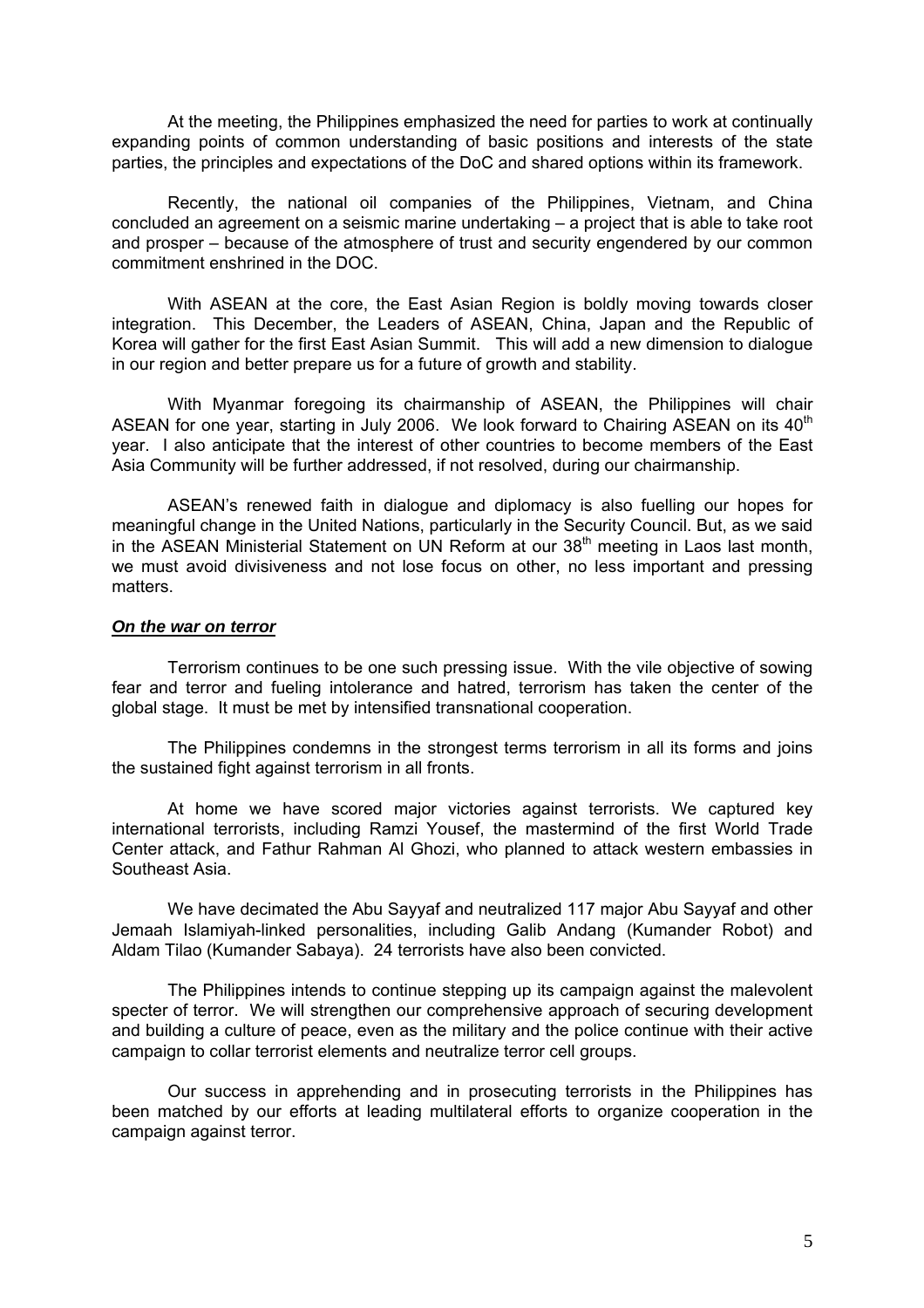The Philippines chairs APEC's Counterterrorism Task Force, as well as the UN Security Council's Counterterrorism Committee.

And we continue to build partnerships with other states—to share information and intelligence and to enlarge our mutual capacity to counteract terror.

U.S. President George Bush in his speech before the US National Defense University last March said:

"We're more secure because the Philippines new Anti-Terrorism Task Force has helped capture more than a dozen terrorist suspects…."

As pointed out in our op-ed page article in the Asian Wall Street Journal last May, we are working with our neighbors and many other countries to rid our nation of terrorists, and to do all that is possible to ensure our region is not used as a training camp by international terrorists.

The bombings in London and Sharm el-Sheikh are painful and tragic reminders that much remains to be done in the war on terror. We condemn these cowardly attacks against innocent people and pledge to double our efforts at promoting interfaith dialogue and cooperation as a means to foster greater understanding, tolerance and peace

## *On Interfaith cooperation in the United Nations*

Bridging civilizations and cultures through dialogue is integral if we are to live in a world where one can live freely in an environment of understanding of and appreciation for the differences and commonalities of all peoples.

Like many other nations, the Philippines has seen the hope and strength that cooperation and dialogue among religious faiths can give to efforts at building peace.

To isolate extremists who advocate terrorism in the name of religion, the Philippines last November offered the General Assembly a resolution—which it accepted by acclamation—to promote interfaith cooperation and dialogue as a way of resolving civil conflicts.

Last month, I chaired, at the United Nations, the first fruit of that Philippine Resolution—a historic Conference on Interfaith Cooperation for Peace.

The Conference—the first of its kind since the birth of the world organization—was unprecedented in terms of sectarian and secular collaboration.

In her message to that Conference, President Arroyo said that interfaith cooperation has proven crucial in our country's own search for peace and that, "in sharing our experience and in promoting interfaith cooperation, we hope to contribute to building peace throughout the world."

Next month, the President will chair the first Summit on Interfaith Dialogue and cooperation at the United Nations.

# *The Asia-Pacific Region in the 21st century*